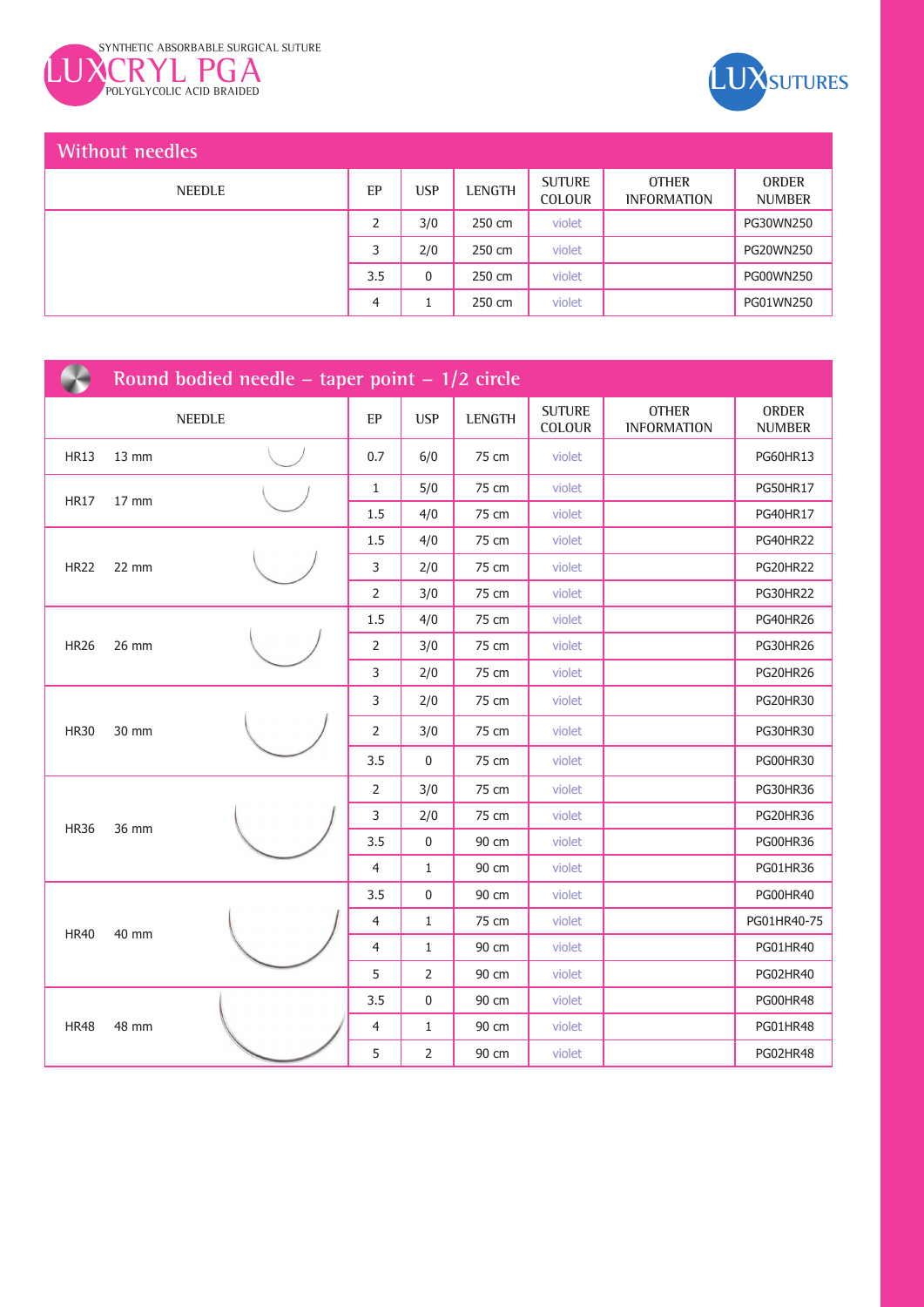

|             | Reverse cutting needle $-3/8$ circle |               |                |              |        |                         |                                    |                        |  |  |
|-------------|--------------------------------------|---------------|----------------|--------------|--------|-------------------------|------------------------------------|------------------------|--|--|
|             |                                      | <b>NEEDLE</b> | EP             | <b>USP</b>   | LENGTH | <b>SUTURE</b><br>COLOUR | <b>OTHER</b><br><b>INFORMATION</b> | ORDER<br><b>NUMBER</b> |  |  |
| <b>DS12</b> | $12 \, \text{mm}$                    |               | 0.7            | 6/0          | 45 cm  | violet                  |                                    | PG60DS12               |  |  |
|             |                                      |               | 1              | 5/0          | 45 cm  | violet                  |                                    | PG50DS12               |  |  |
|             |                                      |               | 0.7            | 6/0          | 75 cm  | violet                  |                                    | <b>PG60DS16</b>        |  |  |
| <b>DS16</b> | 16 mm                                |               | $\mathbf{1}$   | 5/0          | 75 cm  | violet                  |                                    | PG50DS16               |  |  |
|             |                                      |               | 1.5            | 4/0          | 75 cm  | violet                  |                                    | PG40DS16               |  |  |
|             |                                      |               | $\overline{2}$ | 3/0          | 75 cm  | violet                  |                                    | PG30DS16               |  |  |
|             |                                      |               | 1              | 5/0          | 75 cm  | violet                  |                                    | <b>PG50DS19</b>        |  |  |
| <b>DS19</b> | 19 mm                                |               | 1.5            | 4/0          | 75 cm  | violet                  |                                    | <b>PG40DS19</b>        |  |  |
|             |                                      |               | 2              | 3/0          | 75 cm  | violet                  |                                    | PG30DS19               |  |  |
|             |                                      |               | 3              | 2/0          | 75 cm  | violet                  |                                    | PG20DS19               |  |  |
| <b>DS24</b> | 24 mm                                |               | 2              | 3/0          | 75 cm  | violet                  |                                    | PG30DS24               |  |  |
|             |                                      |               | 3              | 2/0          | 75 cm  | violet                  |                                    | <b>PG20DS24</b>        |  |  |
|             |                                      |               | 2              | 3/0          | 75 cm  | violet                  |                                    | PG30DS30               |  |  |
| <b>DS30</b> | 30 mm                                |               | 3              | 2/0          | 75 cm  | violet                  |                                    | <b>PG20DS30</b>        |  |  |
|             |                                      |               | 3.5            | $\pmb{0}$    | 75 cm  | violet                  |                                    | <b>PG00DS30</b>        |  |  |
|             |                                      |               | 4              | $\mathbf{1}$ | 75 cm  | violet                  |                                    | PG01DS30               |  |  |
| <b>DS40</b> | 40 mm                                |               | 4              | $\mathbf{1}$ | 75 cm  | violet                  |                                    | PG01DS40               |  |  |

|             | Reverse cutting needle $-1/2$ circle |  |                |                |        |                                |                                    |                               |  |  |
|-------------|--------------------------------------|--|----------------|----------------|--------|--------------------------------|------------------------------------|-------------------------------|--|--|
|             | <b>NEEDLE</b>                        |  |                | <b>USP</b>     | LENGTH | <b>SUTURE</b><br><b>COLOUR</b> | <b>OTHER</b><br><b>INFORMATION</b> | <b>ORDER</b><br><b>NUMBER</b> |  |  |
| <b>HS22</b> | $22$ mm                              |  | 1.5            | 4/0            | 75 cm  | violet                         |                                    | <b>PG40HS22</b>               |  |  |
| <b>HS26</b> | 26 mm                                |  | $\overline{2}$ | 3/0            | 75 cm  | violet                         |                                    | <b>PG30HS26</b>               |  |  |
|             |                                      |  | 3              | 2/0            | 75 cm  | violet                         |                                    | <b>PG20HS26</b>               |  |  |
| <b>HS36</b> | 36 mm                                |  | 3.5            | $\mathbf 0$    | 90 cm  | violet                         |                                    | PG00HS36                      |  |  |
|             | 40 mm<br><b>HS40</b>                 |  | 3.5            | $\mathbf 0$    | 90 cm  | violet                         |                                    | <b>PG00HS40</b>               |  |  |
|             |                                      |  | $\overline{4}$ | $\mathbf{1}$   | 90 cm  | violet                         |                                    | <b>PG01HS40</b>               |  |  |
|             |                                      |  | 5              | $\overline{2}$ | 90 cm  | violet                         |                                    | <b>PG02HS40</b>               |  |  |
| <b>HS48</b> | 48 mm                                |  | 5              | $\overline{2}$ | 90 cm  | violet                         |                                    | <b>PG02HS48</b>               |  |  |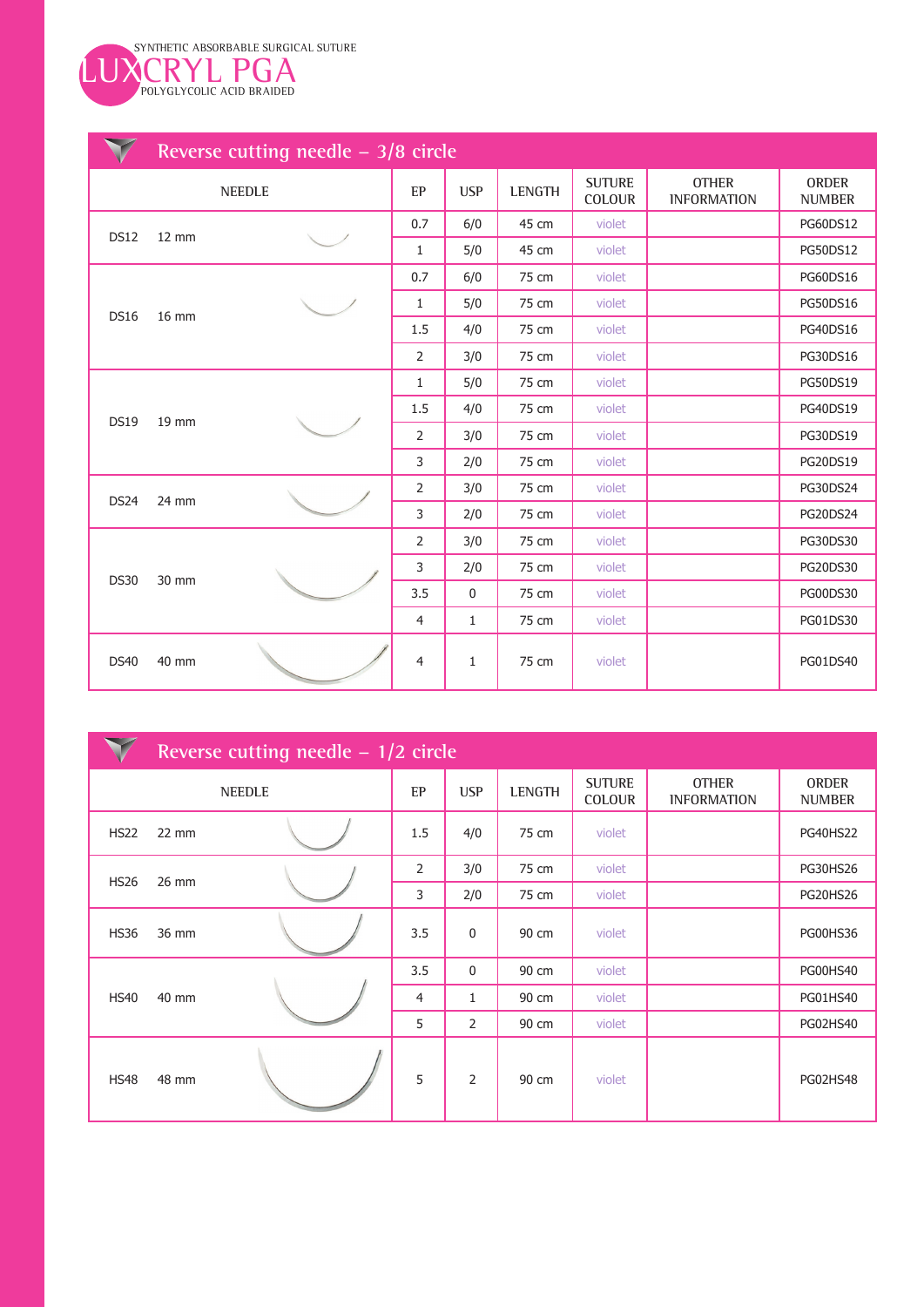



| <b>All Property</b>   |             |                |     | Side cutting spatula $-3/8$ circle $-$ double needle |               |                                |                                    |                               |
|-----------------------|-------------|----------------|-----|------------------------------------------------------|---------------|--------------------------------|------------------------------------|-------------------------------|
| <b>NEEDLE</b>         |             |                | EP  | <b>USP</b>                                           | <b>LENGTH</b> | <b>SUTURE</b><br><b>COLOUR</b> | <b>OTHER</b><br><b>INFORMATION</b> | <b>ORDER</b><br><b>NUMBER</b> |
| <b>DSP060</b><br>6 mm | $200 \mu m$ | $\smile\smile$ | 0.4 | 8/0                                                  | 45 cm         | violet                         |                                    | PG80DSP060-D                  |
|                       |             |                | 0.5 | 7/0                                                  | 45 cm         | violet                         |                                    | PG70DSP060-D                  |
| DSP062 6.2 mm         | $150 \mu m$ | ーノーン           | 0.2 | 10/0                                                 | 30 cm         | violet                         |                                    | PG10DSP062-D                  |
| DSP064 6.4 mm         | $200 \mu m$ | ヒノヒノ           | 0.3 | 9/0                                                  | 30 cm         | violet                         |                                    | PG90DSP064-D                  |

| Side cutting spatula $-1/4$ circle $-$ double needle |      |               |  |     |     |               |                                |                                    |                               |
|------------------------------------------------------|------|---------------|--|-----|-----|---------------|--------------------------------|------------------------------------|-------------------------------|
|                                                      |      | <b>NEEDLE</b> |  | EP  | USP | <b>LENGTH</b> | <b>SUTURE</b><br><b>COLOUR</b> | <b>OTHER</b><br><b>INFORMATION</b> | <b>ORDER</b><br><b>NUMBER</b> |
| <b>VSP080</b>                                        | 8 mm | 300 um        |  | 0.7 | 6/0 | 45 cm         | violet                         |                                    | PG60VSP080-D                  |
| <b>VSP080</b>                                        | 8 mm | 350 um        |  |     | 5/0 | 45 cm         | violet                         |                                    | <b>PG50VSP080-D</b>           |

## **Sutures in cassettes**



| EP             | <b>USP</b>     | <b>LENGTH</b>    | <b>SUTURE</b><br><b>COLOUR</b> | <b>OTHER</b><br><b>INFORMATION</b> | <b>ORDER</b><br><b>NUMBER</b> |
|----------------|----------------|------------------|--------------------------------|------------------------------------|-------------------------------|
| 1.5            | 4/0            | 15 <sub>m</sub>  | violet                         |                                    | PG4015                        |
| 2              | 3/0            | 15 <sub>m</sub>  | violet                         |                                    | PG3015                        |
| 2              | 3/0            | 25 m             | violet                         |                                    | PG3025                        |
| 3              | 2/0            | 15 <sub>m</sub>  | violet                         |                                    | PG2015                        |
| 3              | 2/0            | 25 m             | violet                         |                                    | PG2025                        |
| 3              | 2/0            | 50 m             | violet                         |                                    | PG2050                        |
| 3.5            | $\Omega$       | 15 <sub>m</sub>  | violet                         |                                    | PG0015                        |
| 3.5            | $\mathbf{0}$   | 25 m             | violet                         |                                    | PG0025                        |
| 3.5            | $\mathbf{0}$   | 50 m             | violet                         |                                    | PG0050                        |
| $\overline{4}$ | 1              | 15 <sub>m</sub>  | violet                         |                                    | PG0115                        |
| 4              | $\mathbf{1}$   | 25 <sub>m</sub>  | violet                         |                                    | PG0125                        |
| 4              | $\mathbf{1}$   | 50 m             | violet                         |                                    | PG0150                        |
| 5              | 2              | 15 <sub>m</sub>  | violet                         |                                    | PG0215                        |
| 5              | 2              | 25 m             | violet                         |                                    | PG0225                        |
| 5              | $\overline{2}$ | 50 m             | violet                         |                                    | PG0250                        |
| 5              | 2              | 100 <sub>m</sub> | violet                         |                                    | PG02100                       |
| 6              | 3&4            | 15 <sub>m</sub>  | violet                         |                                    | PG0315                        |
| 6              | 3&4            | 25 m             | violet                         |                                    | PG0325                        |
| 6              | 3 & 4          | 50 m             | violet                         |                                    | PG0350                        |
| 6              | 3&4            | 100 <sub>m</sub> | violet                         |                                    | PG03100                       |
| 7              | 5              | 15 <sub>m</sub>  | violet                         |                                    | PG0515                        |
| 7              | 5              | 25 m             | violet                         |                                    | PG0525                        |
| 7              | 5              | 50 m             | violet                         |                                    | <b>PG0550</b>                 |
| 8              | 6              | 15 <sub>m</sub>  | violet                         |                                    | PG0615                        |
| 8              | 6              | 25 <sub>m</sub>  | violet                         |                                    | PG0625                        |
| 8              | 6              | 50 m             | violet                         |                                    | PG0650                        |